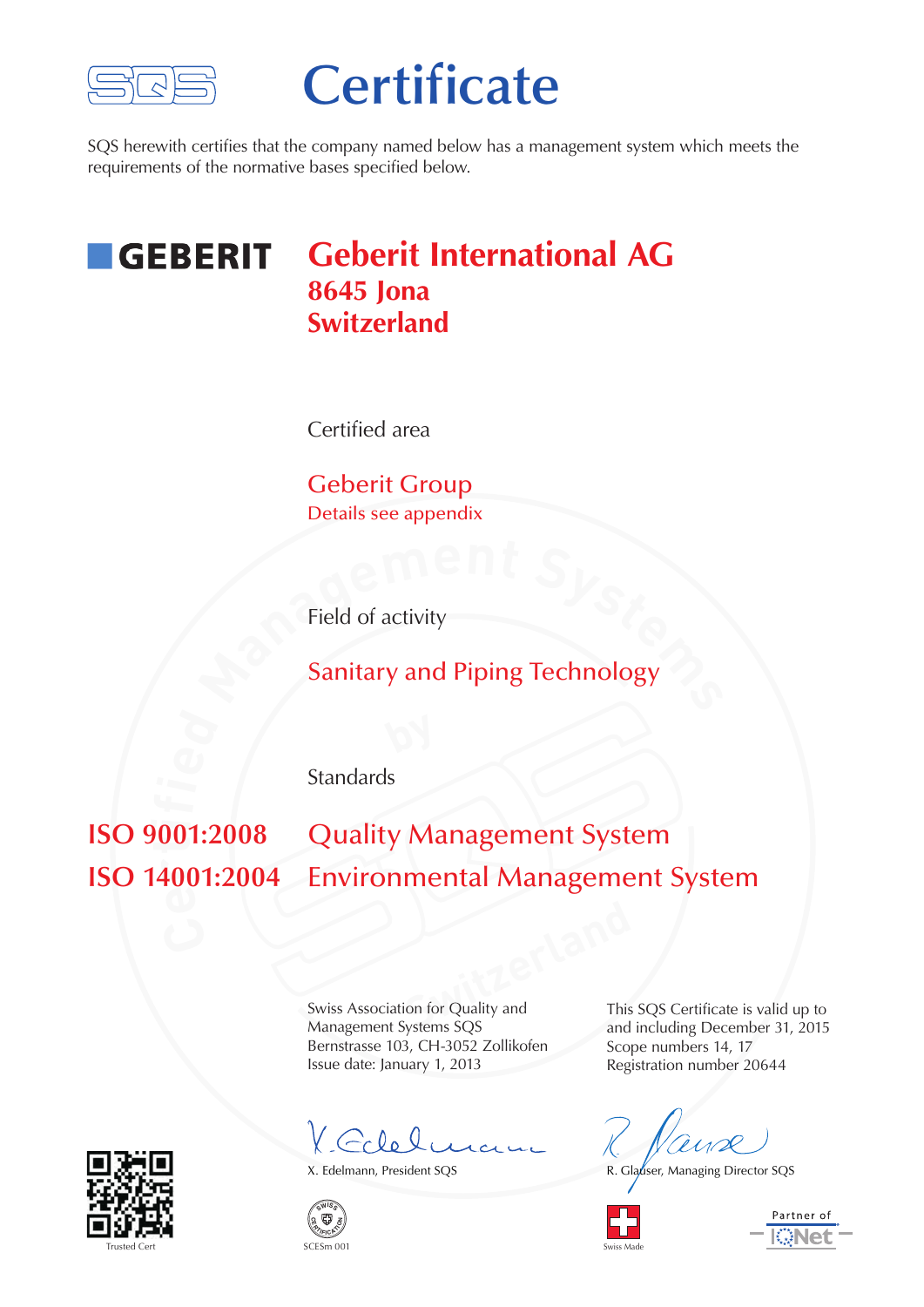

### **Geberit International AG GEBERIT 8645 Jona Switzerland**

Included in the SQS-Certificate ISO 9001:2008 / ISO 14001:2004 & OHSAS 18001:2007 mentioned above **are all group processes** as well as **all support functions** in the companies of GEBERIT AG detailed as follows:

|                                    | Company/Country/Location Reg. No. Standard                                                |       |                                                                | Valid until |
|------------------------------------|-------------------------------------------------------------------------------------------|-------|----------------------------------------------------------------|-------------|
| <b>Service Companies</b>           | <b>Geberit International AG</b><br>Switzerland / Jona                                     | 20644 | ISO 9001:2008<br>ISO 14001:2004                                | 31.12.2015  |
|                                    | <b>Geberit Shanghai Investment</b><br><b>Administration Co., Ltd.</b><br>China / Shanghai | 20644 | ISO 9001:2008<br>ISO 14001:2004<br>OHSAS 18001:2007 31.12.2015 |             |
| <b>Sales Companies</b><br>المستوفي | <b>Geberit Vertriebs AG</b><br>Switzerland / Jona                                         | 20644 | ISO 9001:2008                                                  | 31.12.2015  |
|                                    | <b>Geberit Marketing e Distribuzione SA</b><br>Switzerland / Manno                        | 20644 | ISO 9001:2008                                                  | 31.12.2015  |
|                                    | <b>Geberit Vertriebs GmbH</b><br>Germany / Pfullendorf                                    | 20644 | ISO 9001:2008                                                  | 31.12.2015  |
|                                    | <b>Geberit Sales Ltd</b><br>Great Britain / Warwickshire                                  | 20644 | ISO 9001:2008<br>OHSAS 18001:2007 31.12.2015                   |             |
|                                    | Geberit s.a.r.l.<br>France / Rungis Cedex                                                 | 20644 | ISO 9001:2008                                                  | 31.12.2015  |
|                                    | <b>Geberit Vertriebs GmbH &amp; Co. KG</b><br>Austria / Pottenbrunn                       | 20644 | ISO 9001:2008                                                  | 31.12.2015  |
|                                    | <b>Geberit B.V.</b><br>The Netherlands / Nieuwegein 20644                                 |       | ISO 9001:2008                                                  | 31.12.2015  |
|                                    | <b>Geberit N.V.</b><br>Belgium / Machelen                                                 | 20644 | ISO 9001:2008                                                  | 31.12.2015  |
|                                    | Geberit Shanghai Trading Co. Ltd.<br>China / Shanghai                                     | 20644 | ISO 9001:2008<br>ISO 14001:2004<br>OHSAS 18001:2007            | 31.12.2015  |
|                                    |                                                                                           |       |                                                                |             |

X. Edelmann, President SQS R. Glauser, Managing Director SQS



Swiss Made

 $SCFSm 001$ 

 $\mathcal{S}$ **W** $\mathcal{S}$ **<sup>E</sup> <sup>R</sup> <sup>T</sup>IFICAT<sup>I</sup>O<sup>N</sup>**



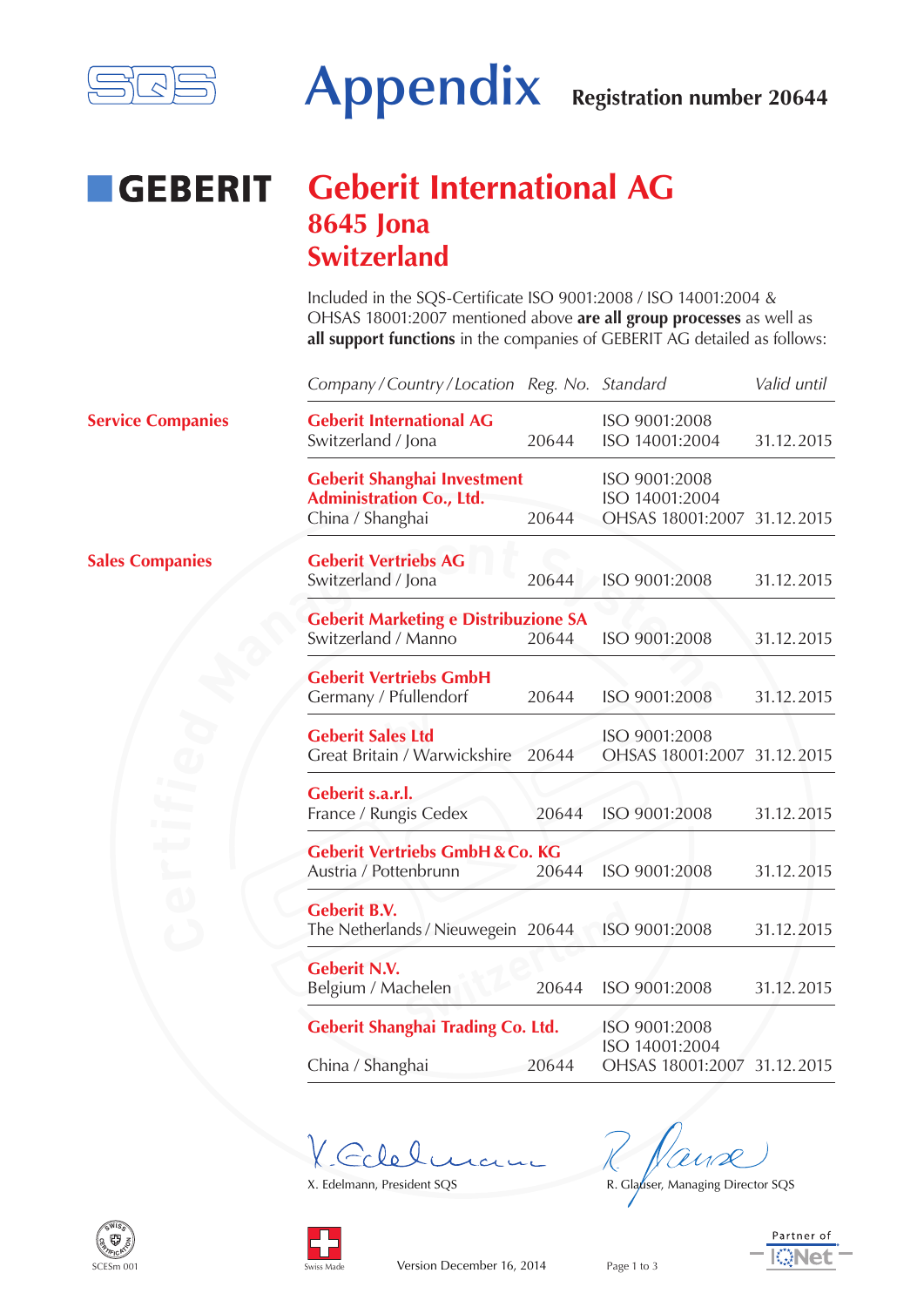

### **Geberit International AG GEBERIT 8645 Jona Switzerland**

Included in the SQS-Certificate ISO 9001:2008 / ISO 14001:2004 & OHSAS 18001:2007 mentioned above **are all group processes** as well as **all support functions** in the companies of GEBERIT AG detailed as follows:

|                             | Company/Country/Location Reg. No. Standard               |       |                                               | Valid until |
|-----------------------------|----------------------------------------------------------|-------|-----------------------------------------------|-------------|
| <b>Production Companies</b> | <b>Geberit Produktions AG</b><br>Switzerland / Jona      | 20644 | ISO 9001:2008<br>ISO 14001:2004               | 31.12.2015  |
|                             | <b>Geberit Fabrication SA</b>                            |       | ISO 9001:2008<br>ISO 14001:2004               |             |
|                             | Switzerland / Givisiez                                   | 38611 | OHSAS 18001:2007 31.12.2015                   |             |
|                             | <b>Geberit Produktions GmbH</b>                          |       | ISO 9001:2008<br>ISO 14001:2004               |             |
|                             | Germany / Pfullendorf                                    | 20644 | OHSAS 18001:2007 31.12.2015                   |             |
|                             | <b>Geberit Weilheim GmbH</b>                             |       | ISO 9001:2008                                 |             |
|                             | Germany / Weilheim                                       | 20644 | ISO 14001:2004                                | 31.12.2015  |
|                             | <b>Geberit Lichtenstein GmbH</b>                         |       | ISO 9001:2008<br>ISO 14001:2004               |             |
|                             | Germany / St. Egidien                                    | 20644 | OHSAS 18001:2007 31.12.2015                   |             |
|                             | <b>Geberit Apparate AG</b>                               |       | ISO 9001:2008<br>ISO 14001:2004               |             |
|                             | Switzerland / Jona                                       | 39627 | OHSAS 18001:2007 31.12.2015                   |             |
|                             | <b>Geberit Mapress GmbH</b>                              |       | ISO 9001:2008                                 |             |
|                             | Germany / Langenfeld                                     | 20644 | ISO 14001:2004                                | 31.12.2015  |
|                             | <b>Geberit Produktions GmbH &amp; Co. KG</b>             |       | ISO 9001:2008                                 |             |
|                             | Austria / Pottenbrunn                                    | 20644 | ISO 14001:2004<br>OHSAS 18001:2007 31.12.2015 |             |
|                             | <b>Geberit Produzione Spa</b>                            |       | ISO 9001:2008                                 |             |
|                             | Italy / Villadose                                        | 20644 | ISO 14001:2004                                | 31.12.2015  |
|                             | <b>Geberit Huter GmbH</b><br>Austria / Matrei am Brenner | 20644 | ISO 9001:2008<br>ISO 14001:2004               | 31.12.2015  |
|                             |                                                          |       |                                               |             |

X. Edelmann, President SQS R. Glauser, Managing Director SQS



 $SCFSm 00$ 

 $\mathcal{S}$ **W** $\mathcal{S}$ **<sup>E</sup> <sup>R</sup> <sup>T</sup>IFICAT<sup>I</sup>O<sup>N</sup>**